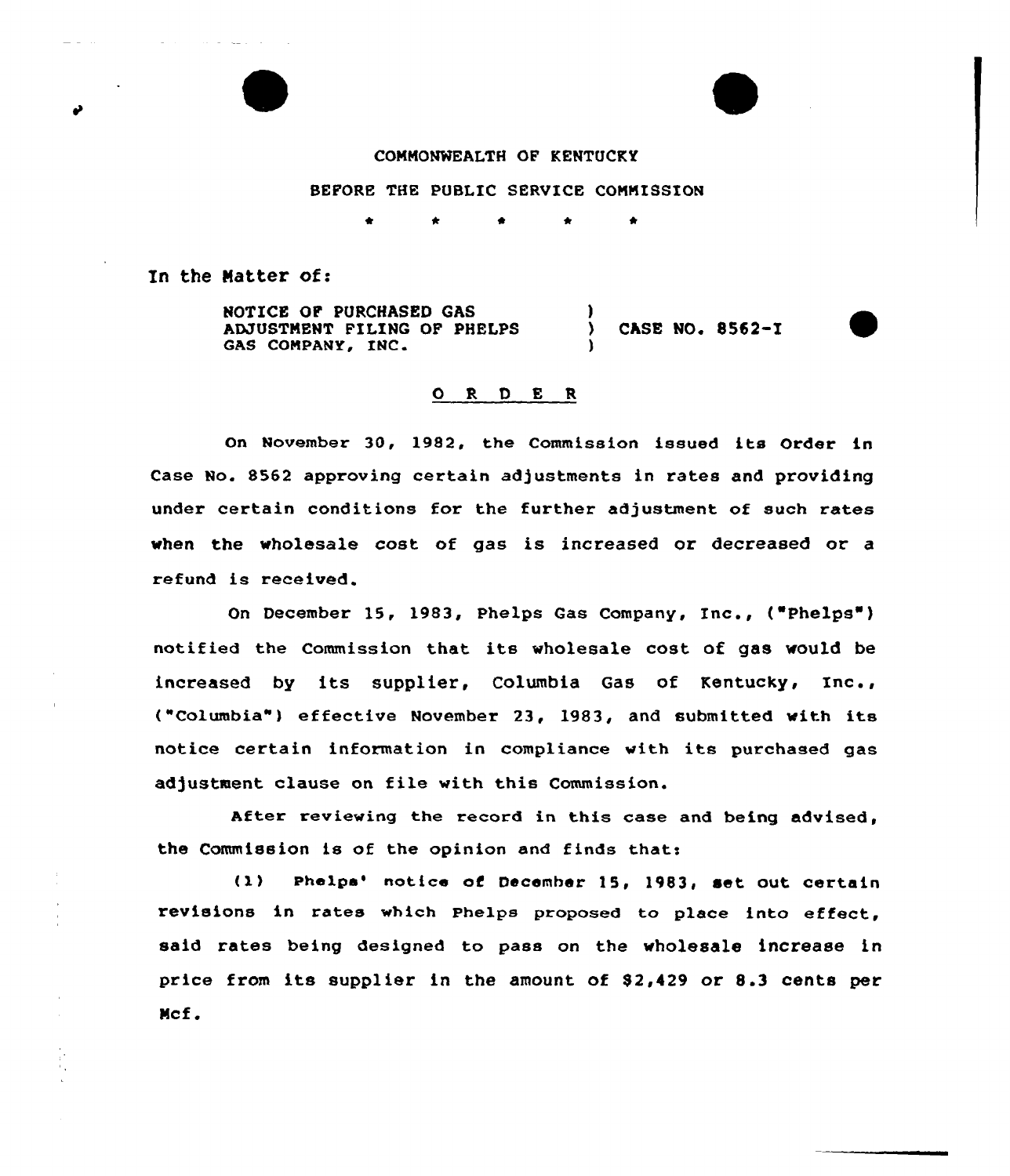



(2) On December 12, 1983, Columbia notified Phelps that its wholesale cost of gas would be increased effective November 23, 1983

(3) Phelps' notice of December 15, 1983, requested an effective date of November 23, 1983, for its proposed rates. Phelps' notice does not provide the 20-day notice as required by statute; therefore, the proposed rates should be effective on and after January 4, 1984.

(4) Phelps'd)ustment in rates under the purchased gas adjustment provisions approved by the Commission in its Order in Case No. 8562 dated November 30, 1982, is fair, just and reasonable and in the public interest and should be effective with gas supplied on and after January 4, 1984.

IT IS THEREFORE ORDERED that the rates in the Appendix to this Order be and they hereby are authorized effective with gas supplied on and after January 4, 1984.

IT IS FURTHER ORDERED that within 30 days of the date of this Order Phelps shall file with this Commission its revised tariffs setting out the rates authorized herein.

Done at Frankfort, Kentucky, this 4th day of January, 1984.

PUBLIC SERVICE COMMISSION Vice-Shairman Comm I

ATTEST:

**Secretary** 

تفصيحها